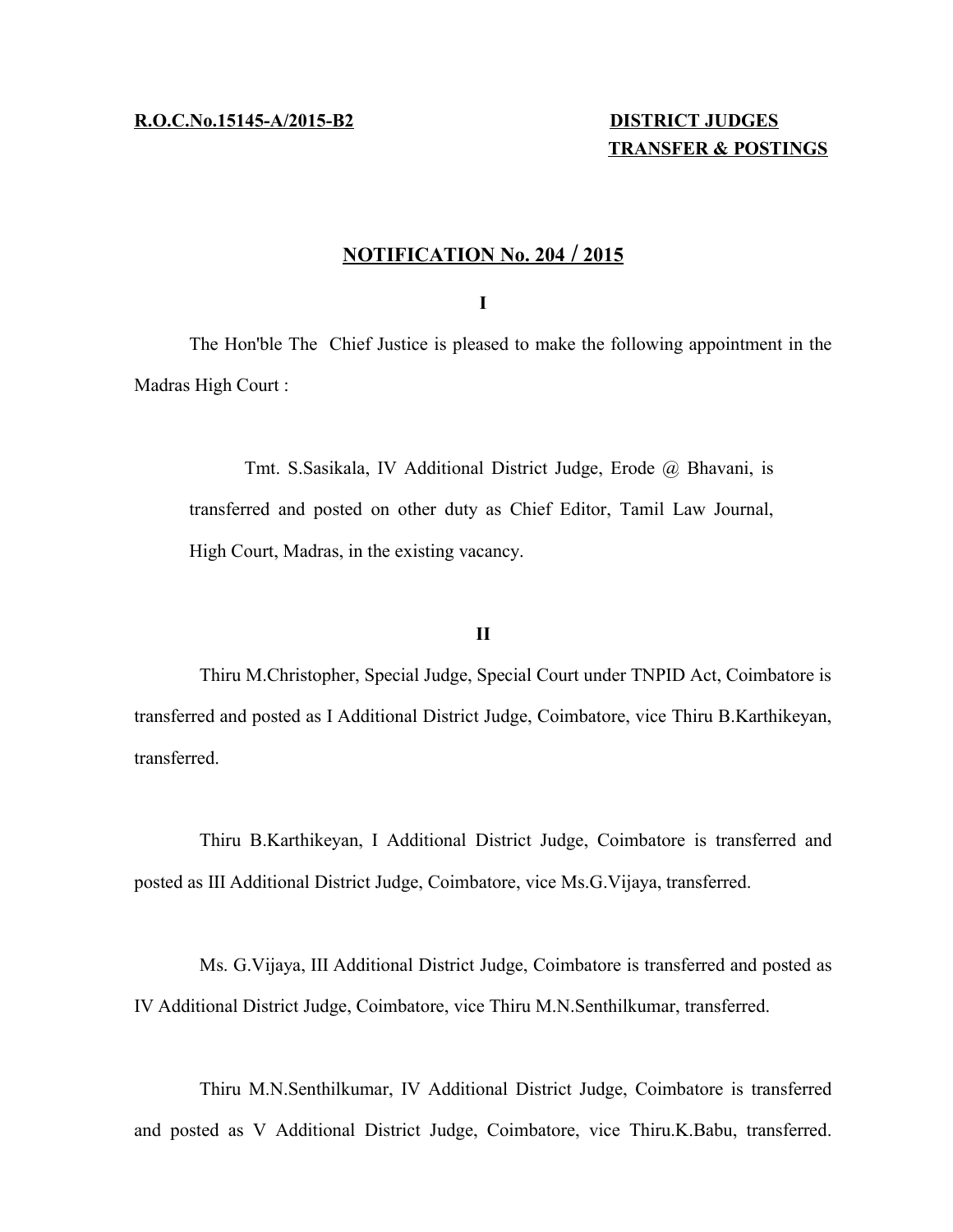Thiru K.Babu, V Additional District Judge, Coimbatore is transferred and posted as Special Judge, Special Court under TNPID Act, Coimbatore, vice Thiru M.Christopher.

**DATED : 29.12.2015. REGISTRAR GENERAL**

**HIGH COURT, MADRAS Sd/- P.KALAIYARASAN,**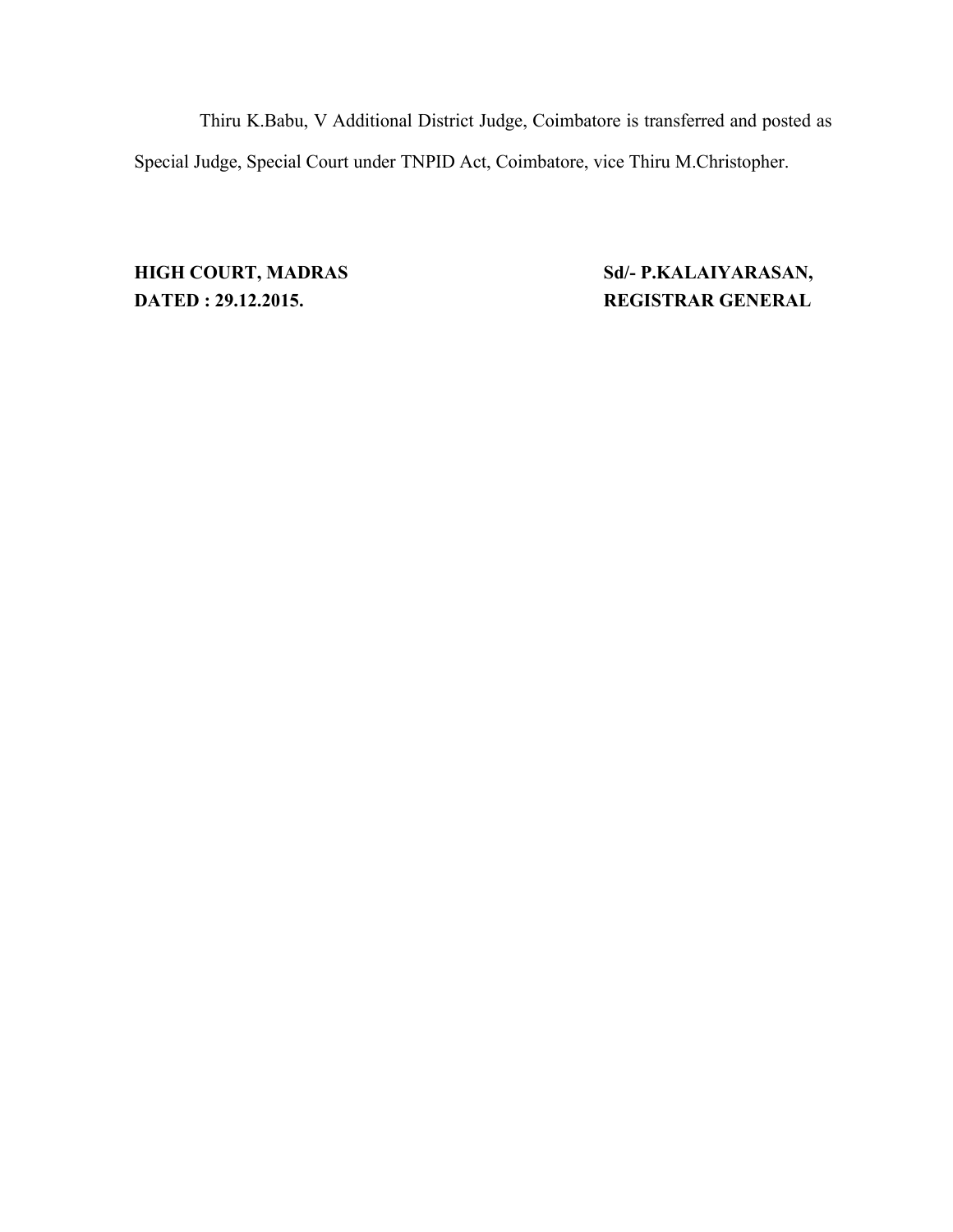#### **R.O.C.No.15145-A/2015-B2**

#### **OFFICIAL MEMORANDUM**

Sub: Courts and Judges – District Judges – Transferred and posted - Notification issued - Joining instructions Issued.

..................

Ref: High Court's Notification No. 204 / 2015, dated : 29.12.2015.

Ms. S.Sasikala, IV Additional District Judge, Erode @ Bhavani, who has been transferred and posted on other duty as Chief Editor, Tamil Law Journal, High Court, Madras in the High Court's Notification cited above is required to hand over charge of her post to any one of the nearest District Judges, on 04.01.2016 A.N., and take charge of the post of Chief Editor, Tamil Law Journal, High Court, Madras, immediately, without availing full joining time.

Thiru M.Christopher, Special Judge, Special Court under TNPID Act, Coimbatore, who has been transferred and posted as I Additional District Judge, Coimbatore in the High Court's Notification cited above is required to hand over charge of his post to Thiru K.Babu, V Additional District Judge, Coimbatore, on 04.01.2016 A.N., and take charge of the post of I Additional District Judge, Coimbatore from Thiru B.Karthikeyan, I Additional District Judge, Coimbatore, immediately, on the same day.

On relief, Thiru B.Karthikeyan, who has been transferred and posted as III Additional District Judge, Coimbatore in the High Court's Notification cited above is required to take charge of the post of III Additional District Judge, Coimbatore from Ms.G.Vijaya,